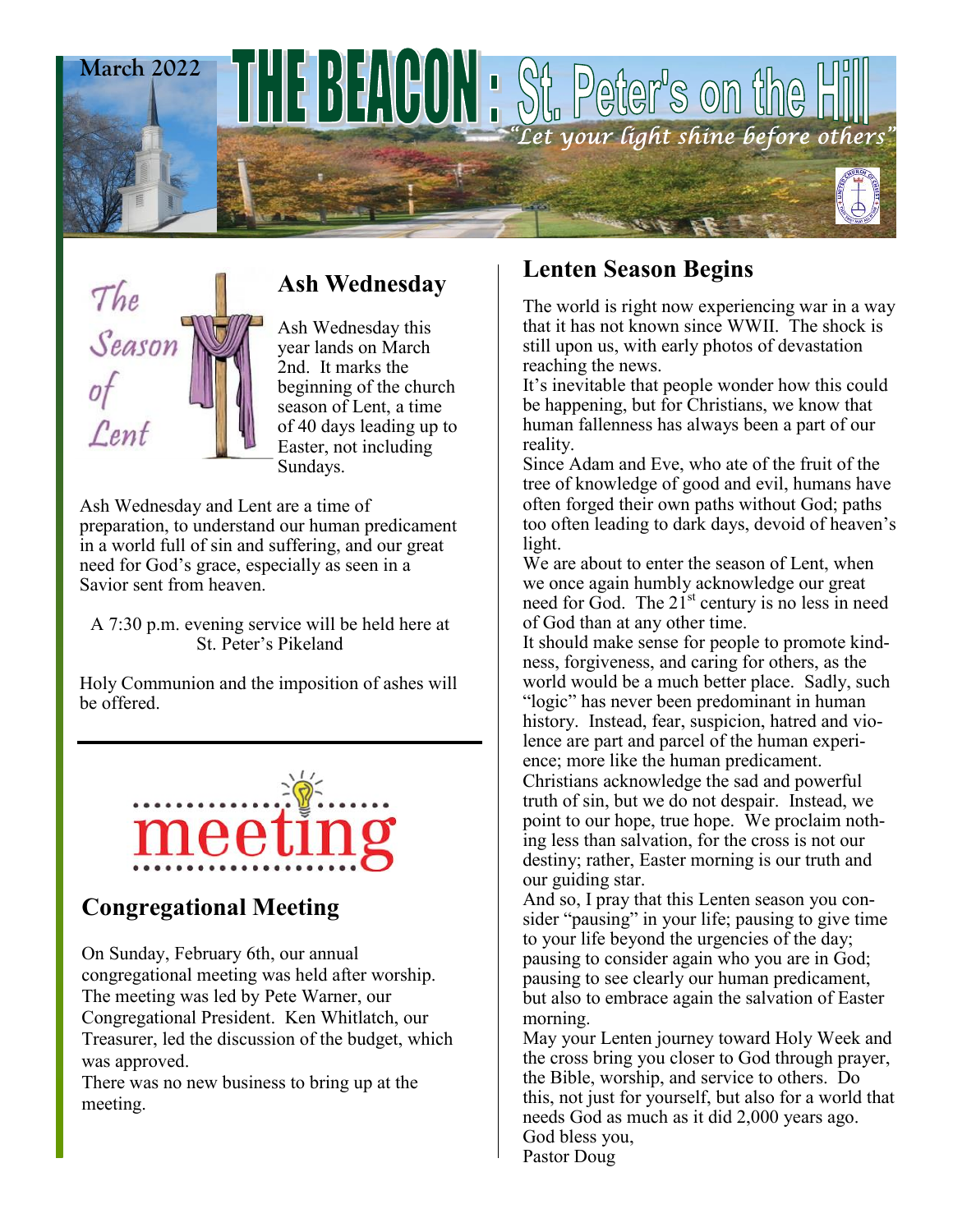# **Social Hour Needs**

Thank you to all who have been signing up to host social hour.

Please take a look at the sign up sheets in Fellowship Hall or contact the church office to sign up to host on an upcoming Sunday.

If you want to sign up to help, please don't hesitate to reach out to Michelle Case or Kathleen Wachsmuth with any questions.

# **Ushers Needed**



We are looking for Ushers to help with our Sunday worship. Please contact the church office or sign up on the sheets in Fellowship Hall.

# **Altar Flowers and Lectors**

We are currently looking for Lectors in the upcoming months and members interested in providing flowers for Sunday worship,



If you are interested in signing up for a week, please contact the church office, or sign up on the sheets posted in Fellowship Hall.

# **Cemetery Notes**

There are many families buried here, whose graves are regularly decorated, but these families no longer attend here. If you recognize any of the following names, please contact Wayne Freese with their contact info.

Vilale, Warsheski, Hendricks,Tos,Jacianis,Hamilton, Segner, Powell, Sholley, Snyder, Harn ,Wesley, Logan, Todd, Patrick, Krasley, Trego, Mulcrone, Madigan, Logan , Salkeld and Staub.

# **Chili Cook Off Rescheduled**

The Chili Cook Off that was scheduled for February 5 was canceled and will now be held on November 12th.



Start perfecting your chili recipes now!

### **Phoenixville Area Community**

Thank you to all who donated food through the months of January and February for Phoenixville Area Com-**Phoenixville Area** February for Phoenixville<br>Community Services (PACS).

This food drive is coordinated every winter by our Sewing Circle. Thank you to the members of the Sewing Circle who made sure these donations made it to the pantry! There are many in our local community in need of help putting food on the table, so again, thank you!

# **Sewing Circle Hoagie Sale**

On Sunday, February 27th and March 6th, the Sewing Circle will be taking hoagie orders. All hoagies can be picked up after worship on Sunday, March 13th.

If you would like to donate , but do not wish to purchase a hoagie, the Sewing Circle will gladly accept your donation through their "Bakeless Bake Sale".



## *Spring Forward!*

Daylight Saving Time begins on Sunday, March 13h, so be sure, before going to bed on Saturday, March 12th to *move your clocks FORWARD one hour.*

Pastor Doug always feels bad when someone comes into church for worship each year, just as everyone is leaving!



# **Spring Clean Up**

Mark your calendars and set your alarms to be at the church on Saturday, March 26th at 8:00 am. The more hands we have, the easier the tasks will be! Please bring rakes, garden rakes, and blowers. Donuts and coffee will be served!

(Rain date is Saturday, April 2nd)

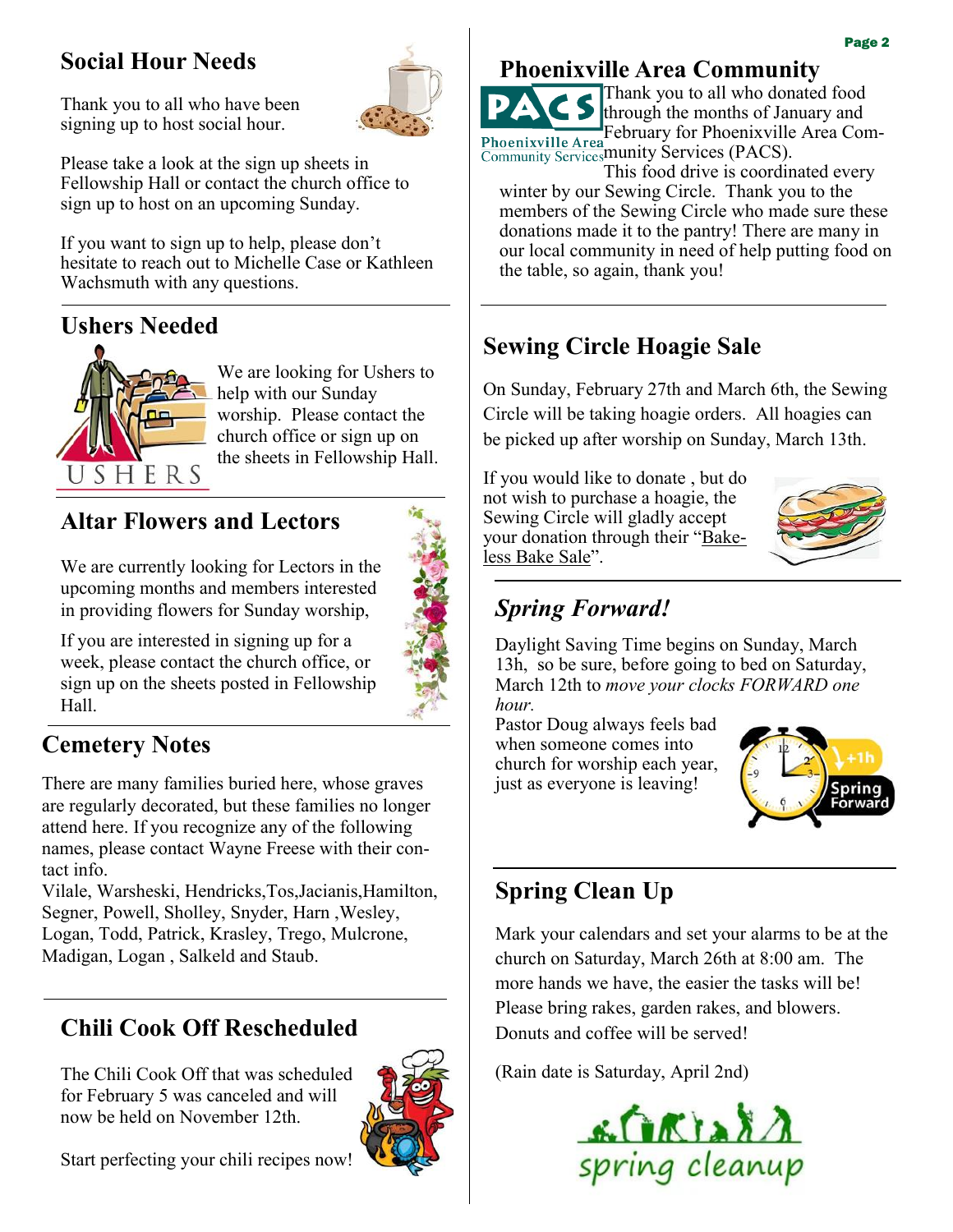# **Heifer Project Gift Fair**

Its Heifer Project time! Typically each spring St Peter's Pikeland United Church of Christ holds a fair in support of Heifer Project International. But nothing is typical right now and this year, Heifer Sunday will be held on **Sunday, March 20, 2022.**

Solving the problem of world hunger is a heartfelt vision of many people but the sheer magnitude of the problem has overwhelmed agencies.

Heifer Project International (HPI) is the outgrowth of one man with a vision and a practical method of implementation that did not require inordinate financial underwriting. After serving as a relief worker in the Spanish Civil War in 1936, Dan West observed that there was no way to bring enough food to the children of Spain fast enough to address the deprivation that surrounded him daily. Mr West's concept was to bring cows to Spain to produce milk and to give a cow to a family with the stipulation that its offspring must be given to another family, who would in turn give a calf to yet another family! And so on and so on! HPI started in 1942 with the first shipment of heifers delivered to Puerto Rico in 1944. Animals are delivered to communities all around the globe. The species are selected to serve the environment and the needs of the community. In Honduras, beekeeping has brought multiple benefits to a community. The bees pollinate crops and other flowering plants. They produce honey which is sold to the local population. In addition, sub industries have emerged that include a wax producing factory, hive manufacturing and honey processing factories, all from one gift of a beehive.

These farmers build human bridges between communities by passing knowledge, courage and dignity. It is a success story from our local generosity and kindness. You can participate by supporting the Heifer Project at St Peter's Pikeland United Church of Christ March 20, 2022. Your contributions fight hunger and poverty around the world and change people's lives.

Contributions to support Heifer can be made through offerings or at the Living Gift Market table in Fellowship Hall on March 20, 2022. No Fair this year, but we will have the Living Gift Market table at Fellowship Hall after services.

The Living Gift Market is a chance to change the lives of people. The gifts you can purchase include food and income-producing animals like goats, bees, chicks and heifers. The animals go to hungry, rural families around the world, including the USA, who are working to improve their lives. Heifer Project also provides the training in care of the animals and in enhancing the environment. The gifts are matched to each local environment.

Each Market gift gives over and over. Your gift of an animal and training to an impoverished family impacts the entire rural community. That family shares its knowledge and the animal's first offspring with another family. And that family shares. And the next and the next! In all this, you find the gift of peace, the gift of time and the gift of gratitude.

So help a great cause, helping people to help themselves! Find a gift animal for that special someone!

**See you Sunday March 20, 2022**

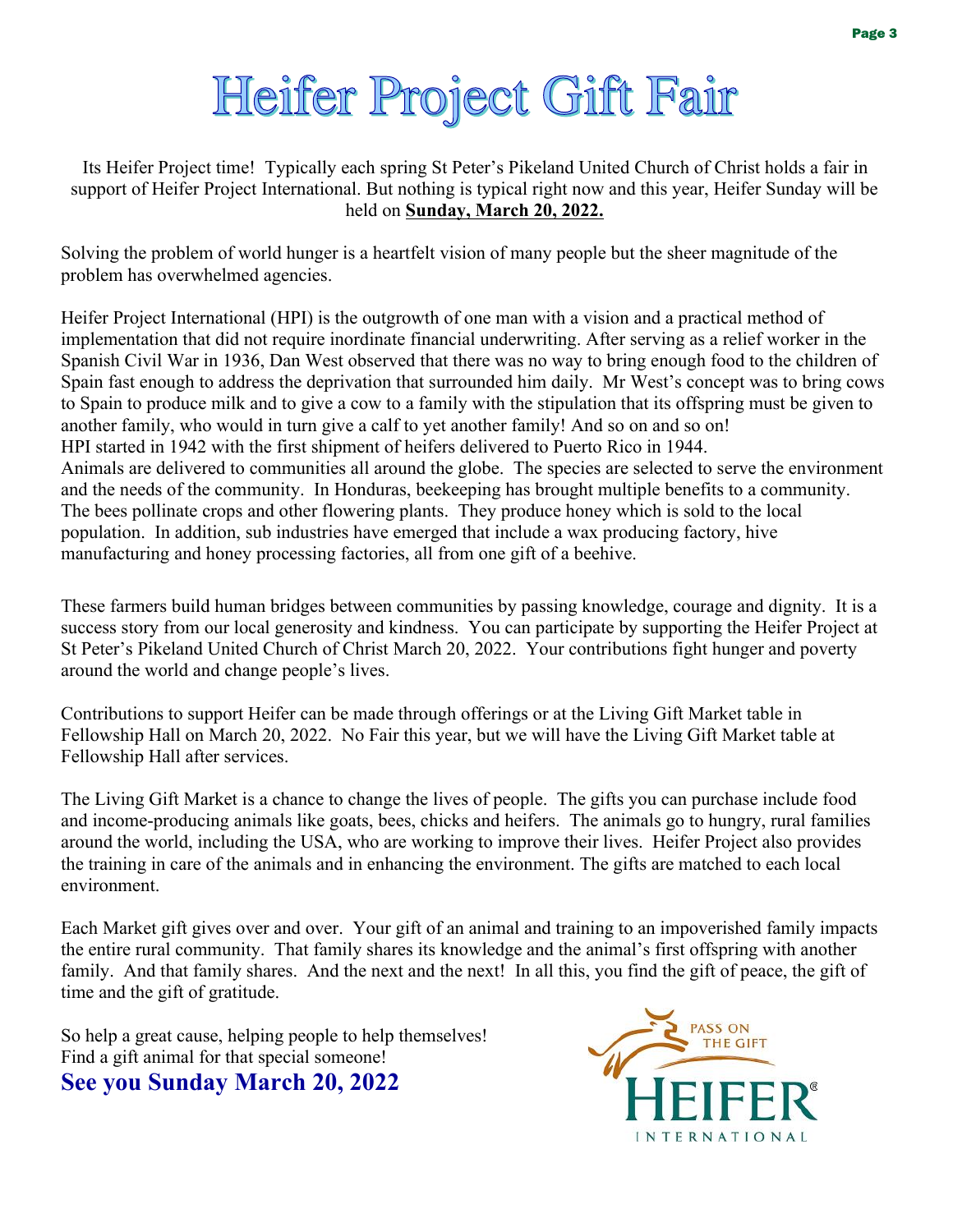| Vicki Goodman           | 3/1  |
|-------------------------|------|
| <b>Tom Raichle</b>      | 3/2  |
| Patrick McCarthy        | 3/2  |
| Joe Thomson             | 3/3  |
| Paul McCarthy           | 3/4  |
| Mackenzie Blue          | 3/4  |
| <b>Scott Raichle</b>    | 3/5  |
| <b>Charles Garber</b>   | 3/5  |
| <b>Conner Harlow</b>    | 3/6  |
| <b>Andrew Dick</b>      | 3/6  |
| Chad Sproule            | 3/9  |
| <b>Austin Myers</b>     | 3/9  |
| <b>Matthew Detwiler</b> | 3/12 |
| Ryan Nicholson          | 3/12 |
| Laurel Wilson           | 3/14 |
| Claire Wilson           | 3/14 |
| Virginia Garber         | 3/15 |
| <b>Trish Cottone</b>    | 3/16 |
| Charlie Shupe           | 3/16 |
| Madison Wachsmuth       | 3/20 |
| James Carnevale         | 3/21 |
| Dave Zinn               | 3/23 |
| <b>Ted Bierer</b>       | 3/25 |
| Dana Montieth           | 3/26 |
| Barbara Borzillo        | 3/28 |
| Ken Emery               | 3/30 |
| Jane Breisch            | 3/30 |



### **Super Bowl Sunday**

The worship service on Sunday, February 13 reflected the Super Bowl theme of the day. Pastor Doug and some in attendance wore favorite team apparel.

Maureen Wookey and Pastor Doug presented a dialogue sermon, with the pastor covering the theme of football, and Maureen connecting it to our faith.

Thank you to all who brought in a can of soup for the Super/Souper Bowl Sunday.

The Wookeys prepared a football-themed social hour after worship.





# **Holy Week:**

**April 10th– Palm Sunday**

**April 14th– Maundy Thursday Service 7:30 pm**

**April 15th– Good Friday Service 7:30 pm**

**April 17th- Easter Sunday 8:00 am Communion service 10:00 am Family service**

**April 10th:** Fisherman's Breakfast before worship, to support Habitat for Humanity

Stay in touch with us

**Www.StPetersPikeland.org**